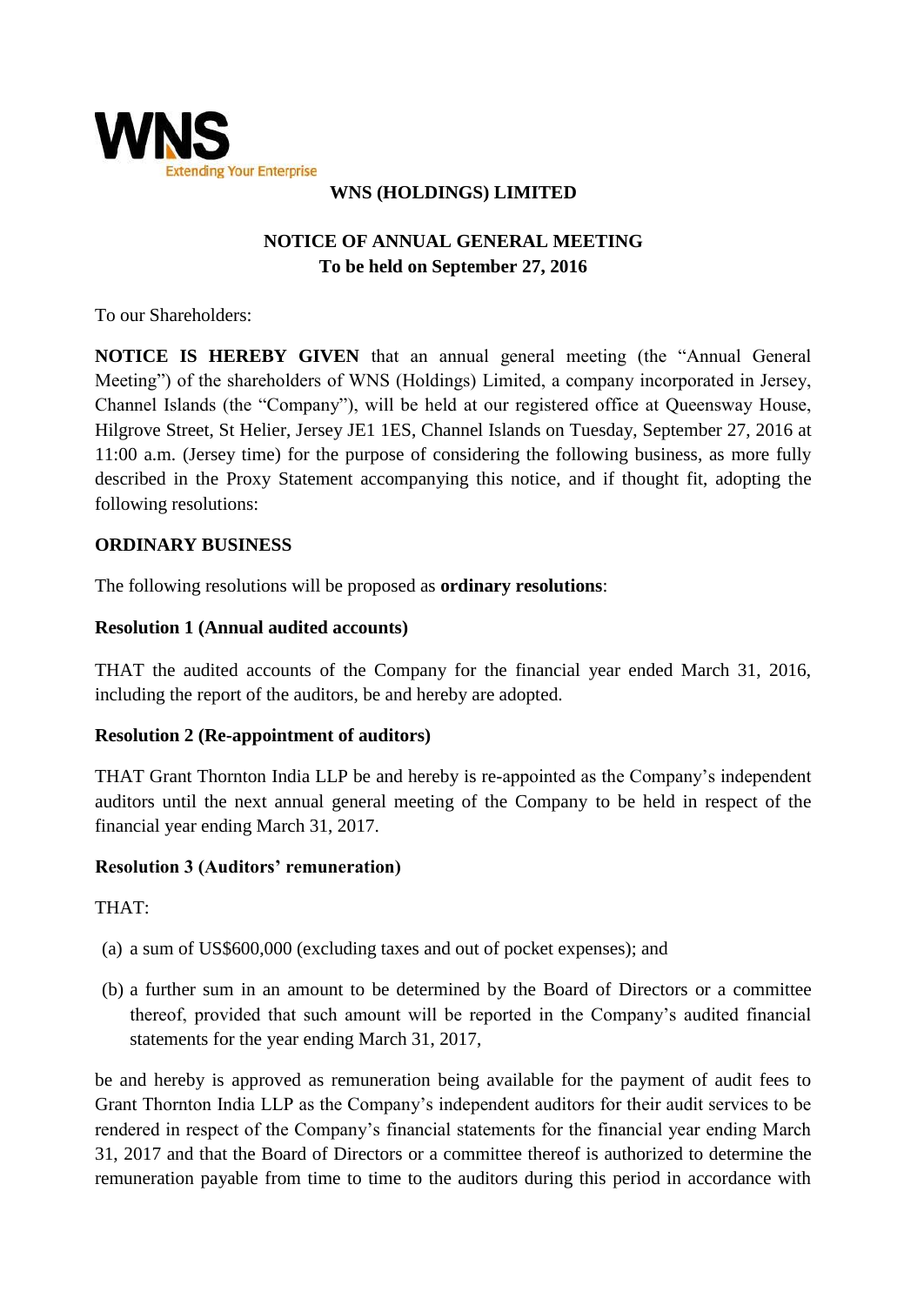this approval.

### **Resolution 4 (Re-election of Class I Director)**

THAT Mr. Gareth Williams be and hereby is re-elected to hold office as a Class I Director from the date of the Annual General Meeting.

#### **Resolution 5 (Re-election of Class I Director)**

THAT Mr. Adrian T. Dillon be and hereby is re-elected to hold office as a Class I Director from the date of the Annual General Meeting.

### **SPECIAL BUSINESS**

### **The following resolutions will be proposed as ordinary resolutions:**

### **Resolution 6 (Approval of the Company's 2016 Incentive Award Plan)**

THAT, subject to receipt of any applicable consents and approvals from the Jersey Financial Services Commission, the Company's 2016 Incentive Award Plan, substantially in the form set out in Appendix A to the accompanying Proxy Statement, be approved and adopted.

# **Resolution 7 (Approval of Directors' remuneration for the period from the Annual General Meeting until the next annual general meeting of the Company to be held in respect of the financial year ending March 31, 2017)**

THAT:

- (a) an aggregate sum of US\$4 million be and hereby is approved as being available for the payment of remuneration and other benefits (excluding any charges incurred in connection with exercising issued and outstanding awards and any costs related to making of awards of options and restricted share units referred to in (b) below) to the Directors of the Company, to be applied as the Directors may decide in their discretion, for the period from the Annual General Meeting until the next annual general meeting of the Company to be held in respect of the financial year ending March 31, 2017 in accordance with the Company's compensation objectives and assessment process set out in the section "Compensation Discussion and Analysis" as disclosed in the accompanying Proxy Statement; and
- (b) as a further part of the Directors' remuneration, the making of awards of options and restricted share units ("Awards") under the 2016 Incentive Award Plan (subject to the approval pursuant to Resolution 6 above) to Directors by the Board of Directors or a Committee thereof in its discretion for the period from the Annual General Meeting until the next annual general meeting of the Company to be held in respect of the financial year ending March 31, 2017 be and hereby is approved, provided that the maximum aggregate number of ordinary shares in the capital of the Company that may be issued or transferred pursuant to any Awards made or to be made to the Directors pursuant to the 2016 Incentive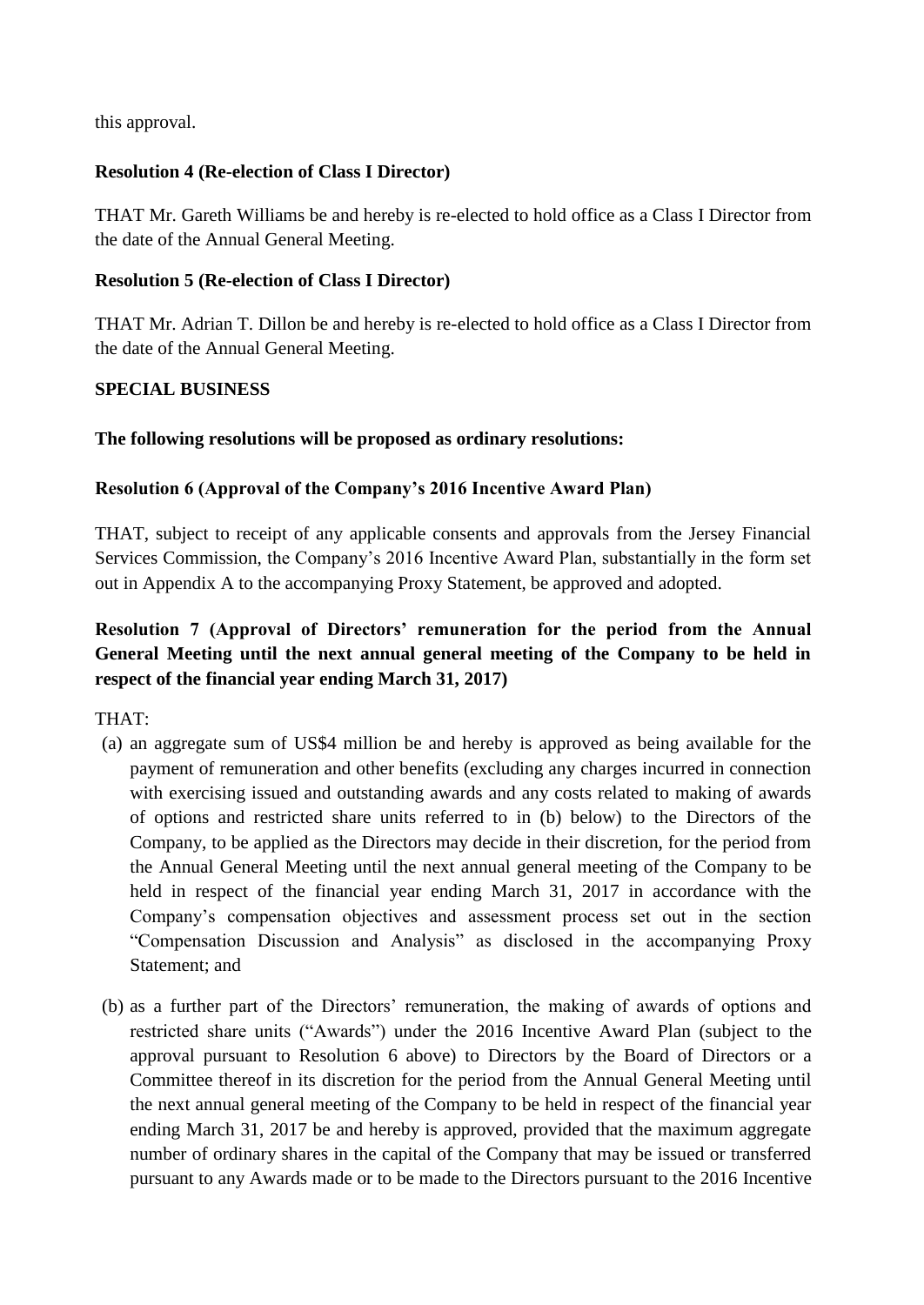Award Plan is limited to the maximum number of ordinary shares available for such purpose under the 2016 Incentive Award Plan.

DATED: September 1, 2016

BY ORDER OF THE BOARD OF DIRECTORS

**Computershare Company Secretarial Services (Jersey) Limited** Company Secretary

## **Registered Office**:

Queensway House, Hilgrove Street, St Helier, Jersey JE1 1ES, Channel Islands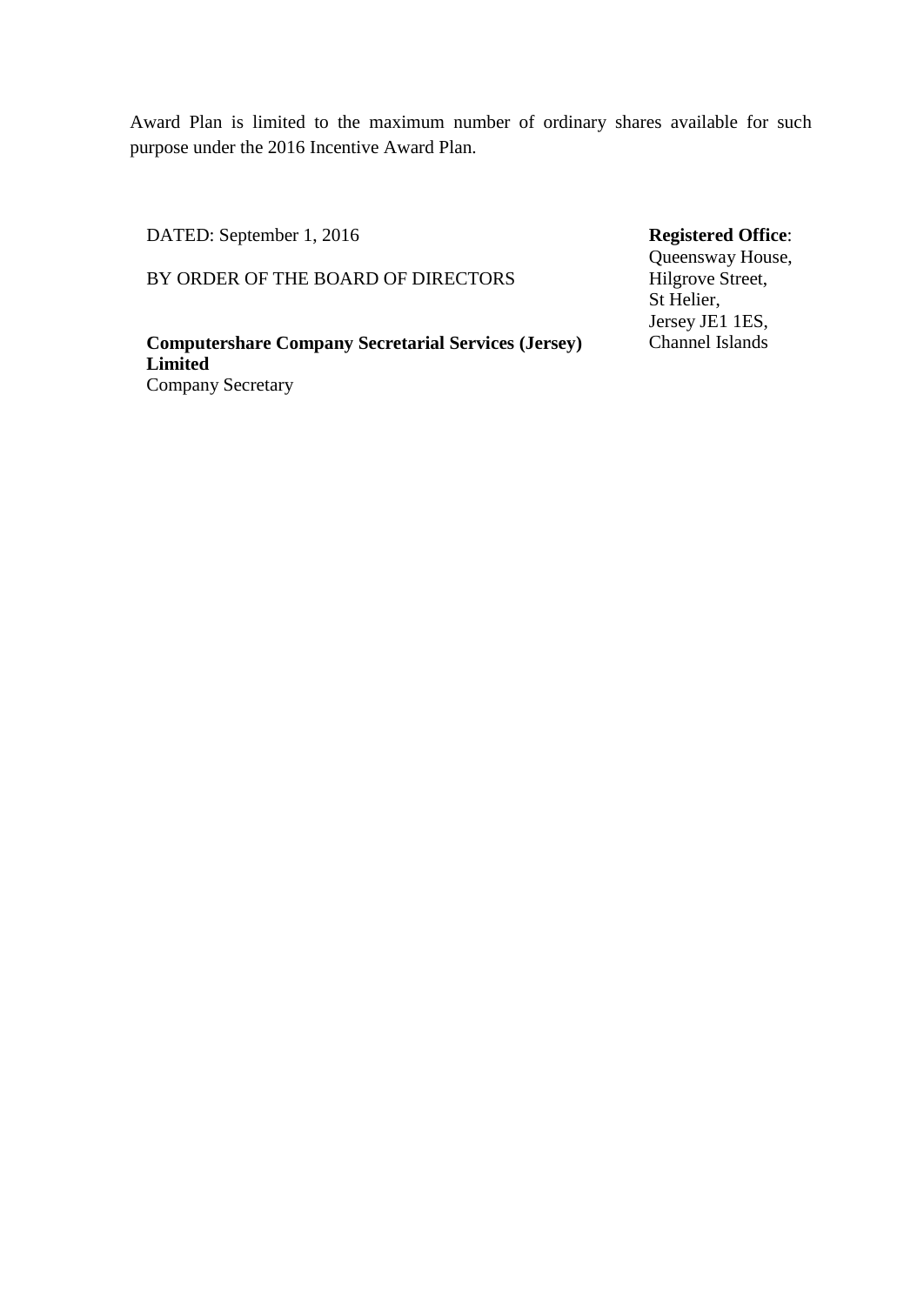#### **NOTES**:

- 1. The Board of Directors has fixed the close of business on August 31, 2016 as the record date for determining those persons whose names appear on our Register of Members as holders of our ordinary shares (collectively, our "Shareholders") who will be entitled to receive copies of this Notice of Annual General Meeting, the accompanying Form of Proxy, Proxy Statement and the notice of availability of the Company's annual report on Form 20-F for the financial year ended March 31, 2016 (the "Annual Report").
- 2. A Shareholder entitled to attend and vote at the Annual General Meeting is entitled to appoint a proxy or proxies to attend the Annual General Meeting and to vote on his behalf. A proxy need not be a Shareholder. A Form of Proxy, which should be completed in accordance with the instructions printed thereon, is enclosed with this document. The appointment of a proxy will not prevent a Shareholder from subsequently attending and voting at the Annual General Meeting in person.
- 3. To be valid, the instrument appointing a proxy or proxies, and any power of attorney or other authority (e.g. board minutes) under which it is signed (or a notarially certified copy of any such power or authority), must be deposited at our registered office at Queensway House, Hilgrove Street, St Helier, Jersey JE1 1ES, Channel Islands (Attn: Computershare Company Secretarial Services (Jersey) Limited) not less than 48 hours before the time appointed for the holding of the Annual General Meeting or any adjournment thereof or for the taking of a poll at which the proxy proposes to vote.
- 4. A proxy may be revoked by: (i) giving the Company notice in writing deposited at our registered office at Queensway House, Hilgrove Street, St Helier, Jersey JE1 1ES, Channel Islands (Attn: Computershare Company Secretarial Services (Jersey) Limited) before the commencement of the Annual General Meeting or any adjournment thereof or for the taking of a poll at which the proxy proposes to vote; (ii) depositing a new Form of Proxy with the Company Secretary before the commencement of the Annual General Meeting or any adjournment thereof or for the taking of a poll at which the proxy proposes to vote (although it should be noted that the new Form of Proxy will only be a valid proxy, as opposed to being capable of revoking an earlier Form of Proxy, if deposited not less than 48 hours before the time appointed for the Annual General Meeting or any adjournment thereof or for the taking of a poll at which the proxy proposes to vote); or (iii) attending in person and voting on a poll.
- 5. A body corporate which is a Shareholder entitled to attend and vote at the Annual General Meeting may authorize a person to act as its representative at the Annual General Meeting in respect of all or a particular number of the shares held by the Shareholder. A body corporate which is a Shareholder may appoint more than one person to act as its representative. If a body corporate which is a Shareholder appoints more than one person to act as its representative, each resolution (and each instrument of